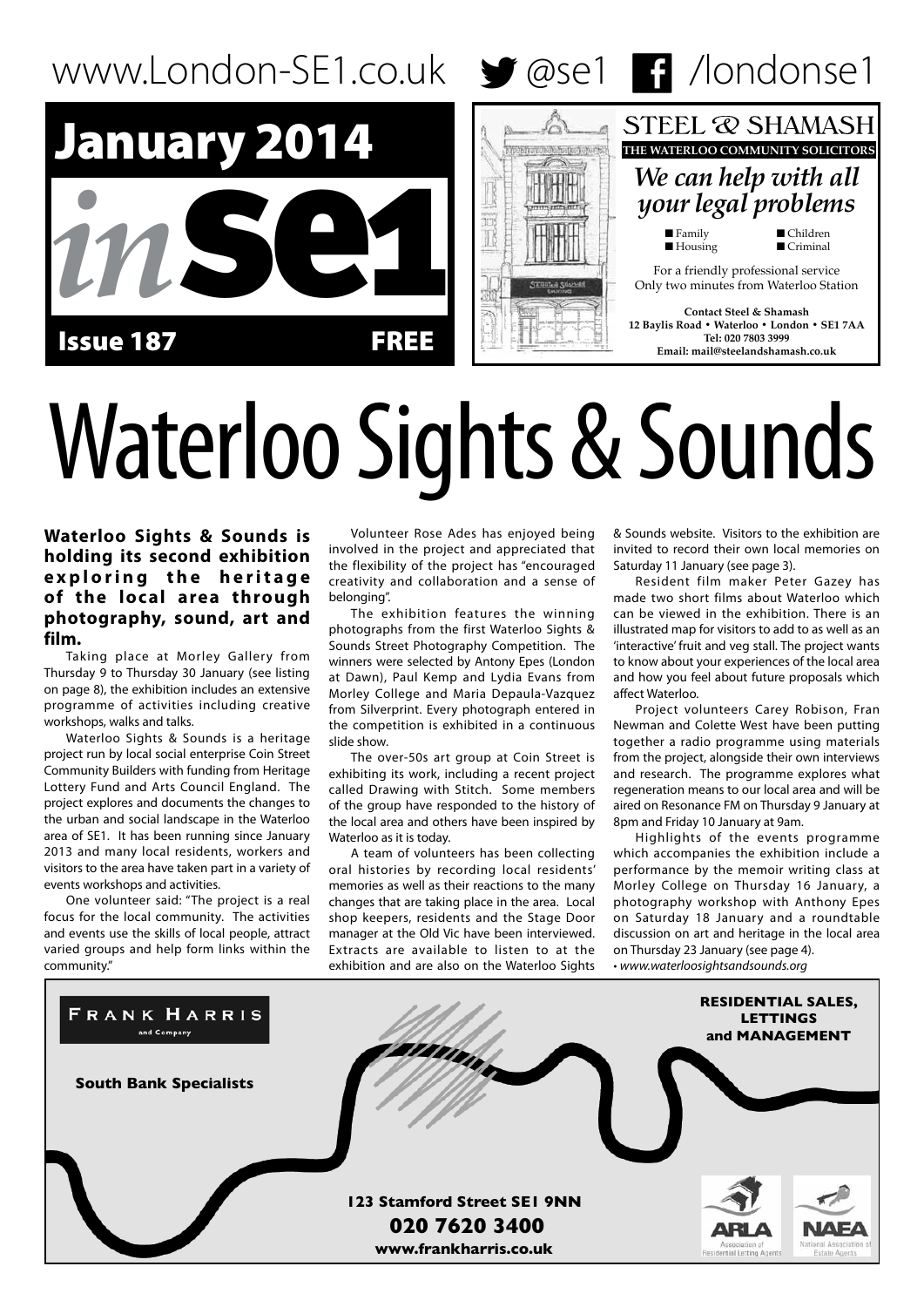# 27 Blackfriars Road London SE1 8NY *in* se1

Tel 020 7633 0766 www.inSE1.co.uk

© 2014 Bankside Press ISSN 1750-1334 (Print) ISSN 1750-1342 (Online)

#### Publisher **Leigh Hatts** leigh.hatts@banksidepress.com

Editor **James Hatts** james.hatts@banksidepress.com

Contributing writer **Marion Marples**

Printed by Copyprints Ltd

### ADVERTISING

For details of our competitive rates call us for a rate card on 020 7633 0766 or email **sales@inSE1.co.uk**. You can also download our rate card from www.inSE1.co.uk

### **SUBSCRIPTIONS**

To receive the next 12 issues by post in the UK please send a cheque for £10 to the address above, made payable to 'in SE1'. Please specify starting issue.

### LISTINGS INFORMATION

Listings for most types of local event are free; details of events to be considered for inclusion next month should be sent by **Friday 24 January** to **se1events@banksidepress.com** or by post.

### DISCLAIMER

Every effort is made to ensure the accuracy of our listings but all details are subject to alteration by venues and organisers and no responsibility can be accepted for any inaccuracies.



We also publish a community website, updated daily with local news and features and a lively discussion forum. Visit it at www.London-SE1.co.uk

# **[ SE1 Direct ]**

For a comprehensive weekly guide to what's happening in SE1, make sure you receive our email newsletter every Monday. Sign up today at www.SE1direct.co.uk. With more than 7,300 subscribers, can you afford to miss out?



# This month in brief

### **London Eye**

The London Eye is closed for its annual New Year maintenance work. The attraction will reopen at 10am on Saturday 18 January. www.londoneye.com

### **IWM closure**

Just six months after reopening, the Imperial War Museum has closed the doors of its Lambeth Road building for the first half of 2014. The museum is currently carrying out a major refurbishment project to prepare for the World War I centenary commemorations which begin this summer. IWM London was closed for the first half of 2013 before reopening on a limited basis in July. However the museum says that it has now "widened the scope of the building works" due to unforeseen circumstances. "After assessing the impact of the discoveries, and the scope of the remaining works on visitors and their experiences of the museum, a decision has been made to temporarily close IWM London from 6 January until the transformed museum opens in July 2014," said a spokeswoman. www.iwm.org.uk

### **Woolfson & Tay**

Less than a year after relocating from Bermondsey Square to Bankside, independent bookshop Woolfson & Tay has announced its closure. Founded by Shivaun Woolfson and Frances Tay in September 2010, the bookshop spent its first two years in Bermondsey Square before shutting its doors at Christmas 2012. Five months later the shop reopened in Bankside at the corner of Bear Lane and Dolben Street with an increased focus on food and drink alongside books and gifts. Despite a strong cafe trade, poor book sales have led the duo to conclude there is little chance of long-term success. A closingdown sale is expected to run until mid-February.

www.woolfsonandtay.com

### **Abbey Street consultation**

Transport for London has launched a public consultation on plans for new pedestrian crossings and cycle routes at the junction of Tower Bridge Road and Abbey Street. Comments are welcome until until Friday 14 February and work is due to start in the summer. www.London-SE1.co.uk/n7306

### **Foyles**

A new branch of Foyles bookshop is due to open in the former travel centre at Waterloo Station in late January. www.foyles.co.uk

### **Elephant Leisure Centre**

Elephant & Castle's new leisure centre is due to open in spring 2015. But what should it be called? The council is inviting residents to select from seven possible names (Aqua, Castle, Chaplin, Chaucer, Circuit, Faraday and Volts) and welcomes alternative suggestions too. The online poll is open until Friday 10 January.

www.southwark.gov.uk/lcec

### **New Year's Honours List**

Congratulations to John Paul Maytum, chair of the Leathermarket JMB, who has received the MBE in the New Year's Honours List. Ela Piotrowska, principal of Morley College since 2008, has received the OBE 'for services to further and adult education'. Roger Parry, a supporter of Shakespeare's Globe for three decades and chair for seven years, received the CBE 'for services to media and the arts, particularly the Globe Theatre'. Tony Douglas, musical director of Morley College's Morley Big Band since 1983, received the MBE 'for services to further education'.

#### **Roman remains at Mosque**

Roman burials have been found at an archaeological dig taking place in Dickens Square as part of the preparations for the building of an extension to the Harper Road mosque. Eight volunteers from the Bait-ul-Aziz Islamic Cultural Centre have been trained to work alongside professionals from Pre-Construct Archaeology to carry out the excavation. Follow the project's blog at preconstruct.wordpress.com

### **Volunteers wanted**

Contact the Elderly, a charity which tackles loneliness and isolation among older people, is urgently appealing for volunteers in Southwark to spare a few hours each month to drive one or two older people to a local tea party – and enjoy a cuppa and a cake themselves. Contact Tracey Leighton on 01372 289206 or email tracey.leighton@contact-theelderly.org.uk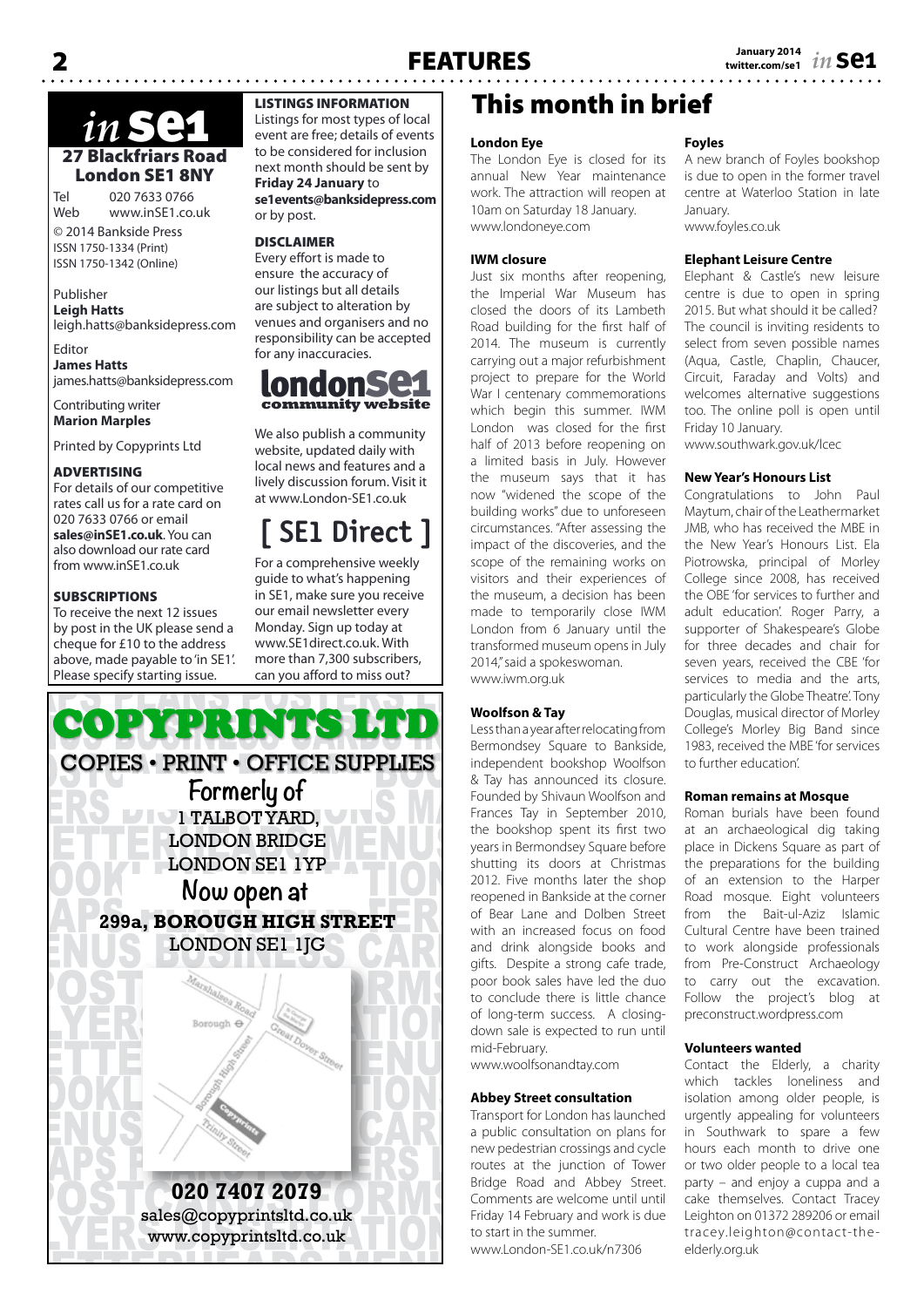

464-504 Old Kent Road **www.asda.com**

#### Saturday 18 January COMMUNITY CONVERSATION *10am-3pm*

Over the coming months, the council will be developing the new Southwark Plan which is the framework for all land use and development in Southwark. The plan will influence residents' local environment by setting down how the area they live and work in is protected and developed over the next 15 to 20 years. The consultation with residents has opened and the council is keen to know what residents think is important about the places where they live, work and visit. This includes things like transport, pathways, cycle and pedestrian routes - they would like to know how people get to different places, what they think of the destination and what they would like the places to offer under a wide range of subjects such as leisure, recreation, housing and transport. The council also needs to know what is important - what features of the local area are precious, iconic or need to be protected, and what areas need development, seem good spaces for housing or shopping and how this would fit in with the surrounding area. The council also wants to know about what people think about their high streets and existing shopping areas. The council also needs to know what and who these local places should be for - what's missing in terms of provision for different sorts of people and their unique circumstances. Officers are especially keen to hear from business owners.

 **Full info at se1.net/15132**

Bankside Pier **Bankside** 

### Sunday 5 January<br>**TWELFTH NIGHT**

*2.30pm; free*

An annual seasonal celebration with The Lions part theatre company. It is a celebration of the New Year, mixing ancient seasonal customs with contemporary festivity. It is free, accessible to all and happens whatever the weather. To herald the celebration, the extraordinary Holly Man, the Winter guise of the Green Man from pagan myths and folklore, decked in fantastic green garb and evergreen foliage, appears from the River Thames brought by the Thames Cutter, Master Shipbroker (boat subject to weather!). With the crowd, led by the Bankside Mummers, the Holly Man 'brings in the green' and 'wassails' or toasts the people and the River Thames - an old tradition encouraging good growth. Shakespeare's Globe is wassailed in like fashion. The Mummers then process to the Bankside Pier, and perform the traditional 'freestyle' Folk Combat Play of St. George, featuring the Turkey Sniper, Clever Legs, the Old 'Oss and many others, dressed in their spectacular 'guizes'. The play is full of wild verse and boisterous action, a time-honoured part of the season recorded from the Crusades. Cakes distributed at the end of the play have a bean and a pea hidden in two of them. Those who find them are hailed King and Queen for the day and crowned with ceremony. They then lead the people through the streets to the George Inn in Borough High Street for a fine warming up with Storytelling, the

Kissing Wishing Tree and more dancing.  **Full info at se1.net/14585** Geraldine Mary Harmsworth Park Lambeth Road

#### Monday 27 Janua **HOLOCAUST MEMORIAL DAY** *Refreshments at Amigo Hall 9.30am;*

*indoor event 10am; wreath-laying in GMH Park 11am*

The Mayor of Southwark, Cllr Abdul Mohamed, hosts one of London's largest gatherings to remember the Holocaust and genocides since. Speakers: Rt Hon Margaret Hodge MP (chair of the Public Accounts Committee) and Susan Pollack, Holocaust survivor. The event will be attended by civic and diplomatic dignitaries and members of the public are most welcome to attend. Please arrive before 10am for the indoor ceremony at the Amigo Hall (St George's Cathedral, Lambeth Road). After the speeches, the focus will move to Geraldine Mary Harmsworth Park for wreath-laying at the Holocaust memorial tree and Soviet War Memorial. Advance booking is not necessary. For further information contact the Mayor's Office, on 020 7525 7303 or mayors.office@ southwark.gov.uk

 **Full info at se1.net/15125** London Bridge

London Bridge

#### Sunday 12 January<br>**BLESSING OF THE RIVER THAMES** *12.30pm*

The clergy and congregations of Southwark Cathedral and the church of St Magnus the Martyr, whose parish boundaries meet on London Bridge, process to the centre for a short service. This Thames tradition follows the Orthodox custom of hurling a cross into water as a symbol of Christ's baptism which is celebrated on the Sunday after the Epiphany. The annual London Bridge event, which draws on ancient customs, was established 10 years ago at the initiative of Fr Philip Warner, parish

priest at St Magnus.  **Full info at se1.net/15128**

# **Your Local IT Company**

Celebrating 30 years in Business

- Fully managed IT solutions
- Maintenance and support contracts
- Faster home and business broadband solutions
- Full server and virtualization solutions
- CLOUD services including hosted exchange
- Mobile communications and BlackBerry support
- Computer hardware support, repair and recovery

### **SPECIAL RATE FOR SE1 - £50** excluding VAT

Morley Gallery

King Edward Walk T 020 7928 8501 **www.morleycollege.ac.uk**

Saturday 11 January ORAL HISTORY RECORDING

### *Morley Gallery; 11am-4pm; free*

If you have a story to tell about the local area then please drop in during the day to make recordings which can be put on Soundcloud, adding to a growing archive.

 **Full info at se1.net/15182**

#### Saturday 18 January OLD IMAGES AMNESTY

*Morley Gallery; 11am-4pm; free* Bring in your old slides and photos to be digitised. Put your images straight onto historypin or just take them home with you. A slide projector will be available so you can see your slides in their original format. There will also be a chance to see some slides from the Coin Street archives.  **Full info at se1.net/15186**

hildren & family HMS Belfast

Morgans Lane, Tooley Street T 020 7940 6300 **hmsbelfast.iwm.org.uk**

#### Saturday 18 to Sunday 19 January HISTORY IN YOUR HANDS

*11am-12.30pm and 2pm-4pm; included in general admission (kids go free)*

Discover hidden stories about HMS Belfast and explore the fascinating lives of the men who lived and worked on board. Ordinance Officer John Harrison was busy working when an Arctic wave overwhelmed the ship. Learn about his incredible story of survival, and hear other stories as you examine authentic naval objects from IWM's collections, and find out more about how they are conserved. Drop-in events are suitable for all ages with parental supervision..  **Full info at se1.net/15143**

### St Mary Magdalen

Bermondsey Street T 020 7357 0984 **www.stmarysbermondsey.org.uk**

### Wednesday 29 January

BACH TO BABY

*10.30am (coffee from 10am); £10 (children free)*

Bach to Baby is brought to you by awardwinning concert pianist and local mum Miaomiao Yu. Studies show classical music can bring tremendous benefits to young children, but the idea is simply to bring adults and kids of all ages together for a lively morning of music. Suitable for both under 5s and under 95s.  **Full info at se1.net/14627**

Public meetings

#### City Hall

The Queen's Walk T 020 7983 4100 **www.london.gov.uk**

#### Thursday 30 January

MOPAC ROADSHOW (SOUTHWARK) *6.30pm; register at* 

*www.london.gov.uk/events*

In early 2013, Stephen Greenhalgh, Deputy Mayor for Policing and Crime, visited every London borough to talk to Londoners about the Mayor's draft Police and Crime Plan. A year on, the Deputy Mayor and senior police officers are revisiting each borough to talk about local policing, how they have been putting the plan into practice and to answer questions. The Southwark borough meeting is being held at City Hall.

 **Full info at se1.net/15126**

Harris Academy Bermondsey 55 Southwark Park Road T 020 7237 9316 **www.harrisbermondsey.org.uk**

Wednesday 29 January

#### BERMONDSEY & ROTHERHITHE COMMUNITY COUNCIL *7pm*

Meeting for Grange, Riverside, South Bermondsey, Surrey Docks, Rotherhithe and Livesey wards.

 **Full info at se1.net/13865**

St Saviour's and St Olave's School New Kent Road T 020 7407 1843

### **www.ssso.southwark.sch.uk** Saturday 1 February

#### BOROUGH, BANKSIDE & WALWORTH COMMUNITY COUNCIL *1pm*

Meeting for Cathedrals, Chaucer, East Walworth, Faraday and Newington wards. Theme: regeneration and employment.

#### **Full info at se1.net/13861**

#### Waterloo Action Centre

14 Baylis Road T 020 7261 1404 **www.waterlooactioncentre.co.uk**

#### Wednesday 22 January WATERLOO COMMUNITY DEVELOPMENT GROUP GENERAL MEETING *7pm*

Regular public meeting of the group that monitors planning and development issues in Waterloo. Hear from the developers and help to shape the community's response.  **Full info at se1.net/15129**

Whatever IT takes

**30** YEARS since 1983

> **129 Great Suffolk Street, London, SE1 1PP www.connectinglondon.com**

**0207 407 1335** support@connectinglondon.com

**CONECTING** 

**Microsoft** Partner Gold OEM<br>Silver OEM<br>Silver Desktop



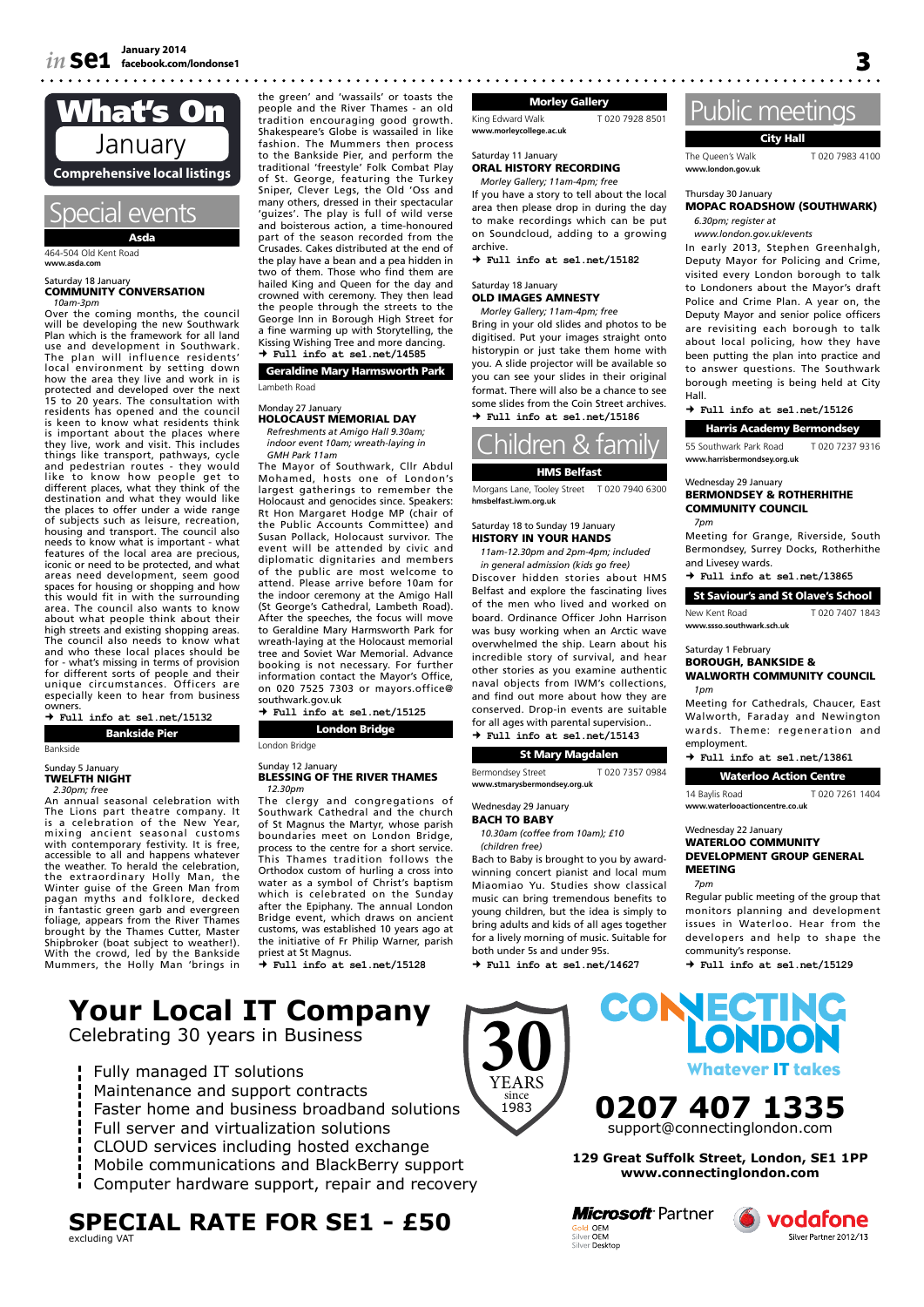### Talks & literature

Morley Gallery King Edward Walk T 020 7928 8501 **www.morleycollege.ac.uk**

### Wednesday 15 January<br>**MORLEY MURALS**

*6pm; free; booking essential 020 7021 1600, 07557 740442 or*

*l.reynolds@coinstreet.org*

Elaine Andrews, learning resources centre manager at Morley College, gives an illustrated talk on the lost 1930 murals by Eric Ravilious, Edward Bawden and Charles Mahoney. The talk will cover why Morley was chosen for this project, what the murals were about, the opening by Stanley Baldwin, and what the students thought of them. See also

22 January.  **Full info at se1.net/15183**

#### Irsday 16 Janua MEMOIRS OF WATERLOO

*6pm; free; booking essential 020 7021 1600, 07557 740442 or l.reynolds@ coinstreet.org*

Join the Morley memoir writing class run by Julie Garton for a performance of their work about their memories of the area.

 **Full info at se1.net/15184**

### Saturday 18 January<br>**PHOTOGRAPHY WORKSHOP**

*10am; free; booking essential 020 7021 1600, 07557 740442 or l.reynolds@*

*coinstreet.org* Photography workshop and photo walk with local photographer Anthony Epes (London at Dawn and judge for the Waterloo Sights & Sounds photography competition). Add your photos to the project's Flickr group.  **Full info at se1.net/15185**

#### Saturday 18 January<br>**PIN-HOLE CAMERA TALK** *2pm; free*

Join Peter Gazey for a talk on the history and process of pin-hole photography.  **Full info at se1.net/15187**

#### Wednesday 22 January<br>**WATERLOO SOUNDS AND VOICES** *2pm-3.30pm; free*

Join this interactive workshop with local storyteller, musician and teacher Kate Portal to explore the sounds of Waterloo including the stories of local people. Open to all.

 **Full info at se1.net/15188**

#### Wednesday 22 Janu

MORLEY MURALS *6pm; free; booking essential 020 7021 1600, 07557740442 or l.reynolds@*

*coinstreet.org* Elaine Andrews, learning resources

centre manager at Morley College continues her talk about the Morley murals, featuring those by John Anthony Greene, the student wall painting course in the 1950s and the current paintings by Edward Bawden, Justin Todd, Martin Froy and John Piper.  **Full info at se1.net/15189**

### **Get your advert in this space next month**

**Prices from £25**

**Call 020 7633 0766 now**

Thursday 23 January DO HERITAGE AND THE ARTS

 **Full info at se1.net/15190** Friday 24 January<br>TOUR OF MORLEY COLLEGE *2.30pm; free; booking essential 020 7021 1600, 07557 740442 or l.reynolds@ coinstreet.org* Enjoy a special guided tour of Morley College, exploring the history and heritage of the college from its start at The Old Vic through to today. Led by Nick Rampley, the vice-principal of

 **Full info at se1.net/15191**

ART WORKSHOP: BAWDEN AND

*11am-1pm; free; booking essential 020 7021 1600, 07557 740442 or l.reynolds@*

Illustration workshop with Gillian Melling. Design and paint images of Waterloo inspired by the illustrations and murals of Edward Bawden and Eric Ravilious. Materials provided.  **Full info at se1.net/15192**

ROUPELL STREET: A WATERLOO SURVIVOR *6pm; free booking essential 020 7021 1600, 07557 740442 or l.reynolds@*

A talk devoted to the conservation and repair of Georgian buildings in Roupell Street. Stephen Bull specialises in the conservation and repair of historic buildings.  **Full info at se1.net/15193** New Cut Housing Co-Operative Hall

Tuesday 14 January<br>**A FORGOTTEN TREASURE OF<br>WALWORTH: THE ROYAL SURREY<br>ZOOLOGICAL GARDENS** *7.30pm (refreshments from 7pm); non-*

Lecture by local historian Stephen Humphrey. A Southwark & Lambeth

*6.30pm; free; booking essential 020 7021 1600, 07557 740442 or l.reynolds@coinstreet.org* Join a roundtable discussion bringing together people who live in the area and those who work in the community/

MATTER LOCALLY?

arts sector.

By Their Rumpre

Saturday 25 January

*coinstreet.org*

Wednesday 29 January

*coinstreet.org*

106 The Cut

*members £1*

RAVILIOUS

### The Old King's Head

45-49 Borough High Street T 020 7407 1550 **www.theoldkingshead.uk.com**

#### Thursday 9 January LONDON'S LEGENDARY LANDSCAPE

*8pm; £2.50 (conc £1.50); reservations nigelofbermondsey@gmail.com*

London's statues and stones have stories stuck to them along with the chewing gum and pigeon poo. Tonight Scott Wood tells tales and dissects legends of the walking statue of Brandy Nan, insulting sculptures, sculptors driven to suicide by a mistake, Hitler's office for when he ruled London and as much more as he can squeeze in about London's legendary landscape. Urban legends may not be true but they do tell truths about out what people think and feel about the landscape and landmarks around them. Scott is the author of London Urban Legends: The Corpse on the Tube, the author of the Fortean London column for Londonist, co-organiser and host of the London Fortean Society and ran South East London Folklore Society for eight years. A SELFS event.

 **Full info at se1.net/15127** The Old Vic

103 The Cut T 0844 871 7628 www.oldvicth

#### Saturday 18 January

OLD VIC THEATRE TOUR *10.30am; £3; booking essential 020 7021 1600, 07557 740442*

*or l.reynolds@coinstreet.org*

Do you live or work in Lambeth or Southwark? If so, join this special tour of The Old Vic theatre, tracing its history from when it was built until the present day. The tour, led by Stage Door Manager Ned Seago, lasts about 75 minutes and includes the auditorium, the stage door, front of house areas and briefly outside the building. Part of the Waterloo Sights & Sounds programme.  **Full info at se1.net/15197**

### Young Vic

66 The Cut T 020 7928 6363 **www.youngvic.org**

#### Friday 17, Friday 24 & Tuesday 28 January TOUR OF THE YOUNG VIC

*17 & 28 Jan 3pm-4pm; 24 Jan 11am-12 noon; free; booking essential 020 7021 1600, 07557 740442 or l.reynolds@*

Join Waterloo Sights & Sounds for a tour of the Young Vic theatre. You'll hear about the theatre's history and architecture, and gain access to some of the non-public spaces inside. Part of the Waterloo Sights & Sounds programme

**4** *Ianuary 2014 in Industry 2014* **WHAT'S ON** ||<br>| *i*witter.com/se1 *11* **Se1 in Se1** 

### Guided walks

Coin Street Neighbourhood Centre 108 Stamford Street T 020 7021 1600 **www.coinstreet.org**

#### Saturday 25 January LITERARY WALK

*2pm; free; booking essential 020 7021 1600, 07557740442 or l.reynolds@*

*coinstreet.org* Join Waterloo Sights & Sounds writerin-residence Anna Robinson for a walk looking at writers of note from the local area. Finish at Morley College to have a look at the exhibition which includes a

selection of creative writing.

 **Full info at se1.net/15198**

#### Morley College

King Edward Walk T 020 7928 8501 **www.morleycollege.ac.uk**

Saturday 11 January

SOUND WALK

*2pm; free; booking essential 020 7021 1600, 07557740442 or l.reynolds@ coinstreet.org*

You will be encouraged to re-acquaint yourself with the undervalued sense of hearing and concentrated listening on this one hour, guided sound walk around the locality to hear a 'ready-made' composition. Please wear comfortable, quiet-soled shoes and leave your cameras, recorders and phones at home. Led by Tansy Spinks, artist/sound artist/ musician/lecturer.

 **Full info at se1.net/15181**



73 Waterloo Road T 020 7633 9819 **www.stjohnswaterloo.org**

#### Thursday 30 January RUSH HOUR CONCERT *6pm; free*

Meet 2014's new Southbank Sinfonia

orchestra in their very first concert which also features pianist Alessio Bax. Programme includes Rossini's Overture from The Barber of Seville and Beethoven Piano Concerto No.5 'Emperor'.

 **Full info at se1.net/15144** Southwark Cathedral

London Bridge T 020 7367 6700 **www.southwarkcathedral.org.uk**

#### Thursday 30 January VIVALDI FOUR SEASONS BY CANDLELIGHT

*7.30pm; £15-£28 from 020 8378 5163* London Concertante Chamber Ensemble performs a programme of works by Mozart, Pachelbel, Bach and Vivaldi.  **Full info at se1.net/15218**

# Sign up to receive **Next month**  $\boldsymbol{in}$  **Se1**

- Charles Dickens birthday events
- Half-term events for families
- Elephant & Castle archaeological dig lecture

### next *issue available Friday 31 January*

*coinstreet.org*

 **Full info at se1.net/15194**

Archaeological Society event.  **Full info at se1.net/14572** Shakespeare's Globe New Globe Walk T 020 7401 9919 **www.shakespearesglobe.com**

#### Thursday 16 January REMEMBERING THE CORPUS: THE COMPLETE WORKS OF SHAKESPEARE

*Nancy Knowles Lecture Theatre; 7pm; £10 (conc £8)*

Professor David Scott Kastan (Yale University) will explore the 'completeness' of Shakespeare's complete works and discuss how it came about that some versions are distinctly not as 'complete' as others.

 **Full info at se1.net/15215**



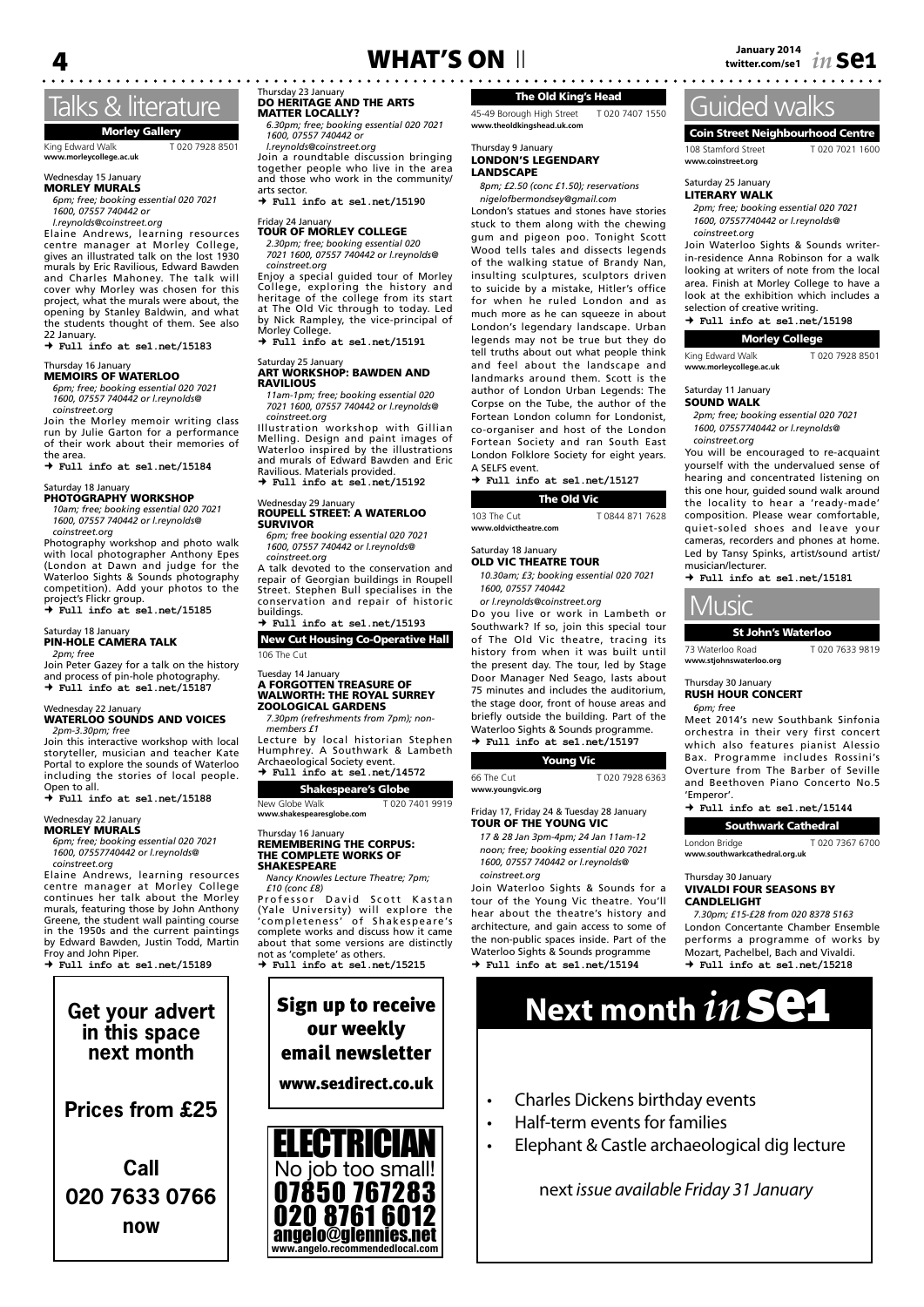

### **Theatre**

Menier Chocolate Factory 51 Southwark Street T 020 7378 1713 **www.menierchocolatefactory.com**

Until Saturday 22 February<br>**CANDIDE** 

*Tue-Sat 8pm; Sat & Sun 3.30pm; £29.50- £37.50*

Leonard Bernstein's musical comedy starring Jackie Clune, James Dreyfus, Fra Fee as Candide with Cassidy Janson, Ben Lewis, Scarlett Strallen and David Thaxton.

#### **Full info at se1.net/14781**

National Theatre

South Bank T 020 7452 3000 **www.nationaltheatre.org.uk**

### Until Friday 10 January PROTEST SONG

*The Shed; Times vary; £12/£20* A new monologue by Tim Price, directed by Polly Findlay, with Rhys Ifans playing the role of Danny. Danny sleeps rough on the steps of St Paul's Cathedral. Has done for years. Then one morning he wakes to see a canvas city being erected in front of him. And Danny finds himself swept up in the last occupation of London. Tim Price's funny and savage monologue explores the reality of the Occupy movement. Based on a true story, the account of an unlikely hero allows us inside a remarkable political moment.  **Full info at se1.net/15063**

### Until Saturday 11 January THE ELEPHANTOM

*The Shed; Times vary; £12*<br>Adapted from the popular children's<br>book by Ross Collins, this funny and<br>festive hour long show for the whole<br>family features a life-size elephant ghost puppet and is staged by the creative team behind War Horse. The story of one little girl and her larger-than-life friend<br>is brought to life with puppetry and<br>theatrical ingenuity. At first, the little girl<br>is thrilled to have a ghost-elephant living<br>in her house. He makes life so much<br>more fun! But too big for houses and before long, he's causing a lot of trouble. Adapted by Ben Power and co-directed by Finn Caldwell and Toby Oli.

 **Full info at se1.net/15061**

### Until Sunday 26 January<br>**FROM MORNING TO MIDNIGHT**

*Lyttelton Theatre; In repertoire; £12-£50* Georg Kaiser's 1912 German Expressionist masterpiece explores the tragedy of<br>an ordinary man who steps outside<br>his humdrum life and, over the course<br>of one crazy, alienating day, destroys<br>himself. Adam Godley leads the cast in<br>this new version by Dennis Kelly, di

 **Full info at se1.net/15068**

### Until Sunday 2 February THE LIGHT PRINCESS

*Lyttelton Theatre; In repertoire; £12, £26, £33, £38, £48*

A new musical with music and lyrics by

Tori Amos and book and lyrics by Samuel Adamson, directed by Marianne Elliott. A dark fairytale about grief, rebellion and

# **facebook.com/londonse1** 5 WHAT'S ON III

the power of love.

 **Full info at se1.net/14707**

Thursday 16 January to Saturday 22 February<br>**BLURRED LINES** 

*The Shed; In repertoire; £12/£20*

A blistering journey through the minefield of contemporary gender politics. Created by Carrie Cracknell and Nick Payne. Cast includes Bryony Hannah, Sinead Matthews, Claire Skinner and Susannah Wise.

 **Full info at se1.net/15064**

### Until Tuesday 18 March EMIL AND THE DETECTIVES

*Olivier Theatre; In repertoire; £12-£50 (half-price tickets for under-18s)*

Join young Emil as he says goodbye to his mother, leaves his small town and sets off on a journey that will change his life. When his money is stolen on the train by a mysterious stranger, Emil thinks he's lost everything. But as he starts tracking down the thief, he soon discovers that he's not alone in the big city after all. For this classic tale of a boy learning to rely on himself - and on his new friends - the Olivier stage transforms into 1920s Berlin: a place full of surprises and danger, where everything moves at the speed of your imagination.  **Full info at se1.net/15069**

### Tuesday 14 January to Tuesday 25 March<br>**KING LEAR**

*Olivier Theatre; In repertoire; £12-£50* Directed by Sam Mendes with Simon Russell Beale in the title role. An aged king decides to divide his kingdom between his three daughters, according to which of them is most eloquent in praising him. His favourite, Cordelia, says

nothing.  **Full info at se1.net/15067**

| <b>Rose Theatre Exhibition</b> |                |
|--------------------------------|----------------|
| 56 Park Street                 | T020 7261 9565 |
| www.rosetheatre.org.uk         |                |

Monday 20 January<br>**THE EVE OF ST AGNES** 

*7.30pm; £8*

A staged reading of John Keats' long poem The Eve of St Agnes performed on the Eve of St Agnes Day when virgins thought about or even saw their future husbands. The poem was written in 1819 which was just three years after Keats had left his Southwark home now marked by a plaque at 8 St Thomas Street.

|                            |  |  |  | $\rightarrow$ Full info at sel.net/15090 |  |  |
|----------------------------|--|--|--|------------------------------------------|--|--|
| <b>Shakespeare's Globe</b> |  |  |  |                                          |  |  |

#### New Globe Walk T 020 7401 9919 **www.shakespearesglobe.com**

nday 12 to Thursday 23 Januar ELLEN TERRY WITH EILEEN ATKINS *Sam Wanamaker Playhouse; Sun & Mon* 

*7.30pm; £10-£60* BAFTA and Emmy Award-winning actress Eileen Atkins will reincarnate Ellen Terry - considered the greatest Shakespearean actress of the nineteenth century - in a dramatic exploration of Shakespeare's women.  **Full info at se1.net/14143**

Thursday 9 January to Sunday 16 February<br>**THE DUCHESS OF MALFI** *Sam Wanamaker Playhouse; Tue-Sat* 

### Find us on Facebook

### www.facebook.com/londonse1

*7.30pm; Thu, Sat, Sun 2.30pm; £10-£60* The first season in the candlelit Sam Wanamaker Playhouse launches with John Webster's macabre classic directed by artistic director Dominic Dromgoole. With Gemma Arterton as the Duchess.  **Full info at se1.net/14139**

### Southwark Playhouse

77-85 Newington Causeway T 020 7407 0234 **www.southwarkplayhouse.co.uk**

#### Until Saturday 4 January THE LAST MARCH

*The Little; Mon-Sat 7.45pm; Sat 3.15pm; £16 (conc £14; family £50)*

Dog sleds, icy adventure, and a bitter race to the end; Tinder Theatre presents the thrilling comedy of Captain Scott's last daring bid to conquer the South Pole. Using spirited humour, frantic physicality and of course bucket loads of revitalising tea, Tinder Theatre will tell the story - from its hopeful beginnings full of promise and adventure, to its bleak snow swept end.  **Full info at se1.net/14798**

### Until Saturday 11 January<br>**JACK AND THE BEANSTALK**

*The Large; Mon-Sat 7pm; Sat 2.30pm;* 

*£16 (conc £14; family £50)*<br>This Christmas, Goat & Monkey, with acclaimed writer Toby Hulse, returns to Southwark Playhouse to present their unique take on the traditional Christmas pantomime. Journey with Jack through<br>a raucous world of magical beans, milk<br>squirting cows, tap dancing mice and, of<br>course, giants! All the classic ingredients<br>of the seasonal panto with more than a<br>few surprises A show f 7 to 107.

 **Full info at se1.net/14797**

### Wednesday 15 January to Saturday 8

February<br>FIJI LAND *The Little; Mon-Sat 7.30pm; Sat 3pm;* 

*£18 (conc £16)* Alice Malin directs Nick Gill's surreal and incisive play about the very real things that happen when cell doors shut and the world looks away.

 **Full info at se1.net/15168**

### Wednesday 22 January to Saturday 15

February WHAT THE WOMEN DID

*Mon-Sat 8pm; Sat 3.30pm; £18 (conc* 

#### *£16)* A triple bill of plays about the First World War first performed at Southwark Playhouse in 2004. Tricia Thorns directs Luck of War by Gwen John, Handmaidens of Death by Herbert Tremaine and The Old Lady Shows Her Medals by J.M. Barrie.  **Full info at se1.net/15167**

### The Old Vic

103 The Cut T 0844 871 7628 **www.oldvictheatre.com**

Until Saturday 22 February

#### FORTUNE'S FOOL

*Mon-Sat 7.30pm; Wed & Sat 2.30pm; £11-£75*

Mike Poulton's adaptation of Turgenev's savagely funny play is directed by Lucy Bailey, in this new production which stars Iain Glen and Richard McCabe. A pair of newlyweds arrive at their country estate to be welcomed by

Kuzovkin (Iain Glen), the penniless gentleman-in-residence. Their wealthy and mischievous neighbour Tropatchov (Richard McCabe) calls by for a seemingly innocent celebratory lunch. Fuelled by champagne the proceedings degenerate, leading to a shocking revelation with far-reaching consequences. Fortune's Fool was last produced on Broadway in 2002 with Alan Bates and Frank Langella, both winning Tony Awards. This Old Vic production marks its West End debut.  **Full info at se1.net/14981**

Leake Street **www.the-vaults.org**

#### Tuesday 28 January to Saturday 8 March FEAR AND LOATHING IN LAS VEGAS

*Tue-Fri 7.30pm; Sat 6.45pm & 9.15pm;* 

f25<br>re-imagined by director-adaptor<br>re-imagined by director-adaptor<br>Lou Stein. This production explores<br>Thompson's newly pertinent warnings<br>about the loss of national identity<br>and resonates with the instability<br>that threat current relevance of this cult classic is brought out by a focus on the surreal wit, humour and polemical heart of the original text. Ralph Steadman, legendary illustrator and Thompson's collaborator, provides the artwork for this production. Steadman's work will form a crucial part of the show's visual narrative. Part of The Vault Festival.

 **Full info at se1.net/15216**

### Tuesday 28 January to Saturday 8 March THE CEMENT GARDEN

*Tue-Sat 7pm; £20* World premiere of a new stage adaptation of Ian McEwan's 1978 novel. The dark coming of age tale of four abruptly orphaned children is adapted by Jimmy Osborne and David Aula, who also directs. Presented by The Heritage Arts Company and FallOut Theatre and staged across two levels, the production will give audience members access to the cellar which houses the family's secret, as the young characters attempt to make sense of the adult world. Part of The Vault Festival.

 **Full info at se1.net/15217**

### Unicorn Theatre

147 Tooley Street T 020 7645 0560 **www.unicorntheatre.com**

**CUCKOO** 

directs Suhalya El-Bushra's insightful new play; a razor-sharp study of an unlikely friendship between Nadine and Jenny, two teenage girls from very different backgrounds, and Jenny's mother Erica. The play explores the consequences that occur when the lines of responsibility get blurred. Cuckoo is the Unicorn's second production for adults following the success of the award-winning and critically acclaimed Monkey Bars in 2012 and is part of a new programme of work that explores what it means to be a young person today. Erica is bored. She used to go on research trips to the

# **Maurits Kalff** MBPsS *Psychologist & Coach*

I offer guidance and support in making change, decision-making and finding a new perspective.

I can help with career change, improving relationships and personal development.

*Feeling stuck, unhappy or in a crisis?*  Together we'll explore the issue and look for solutions.

Reasonable fees. I believe in making my services accessible to all individuals. Therefore I offer a limited number of discounted sessions for those on low income.

#### **Tower Bridge Road, SE1 075 00 75 79 70**

Tuesday 14 to Saturday 25 January *Times vary; £16 (conc £13)* A new Unicorn play about young people for an adult audience. Nathan Curry

The Vaults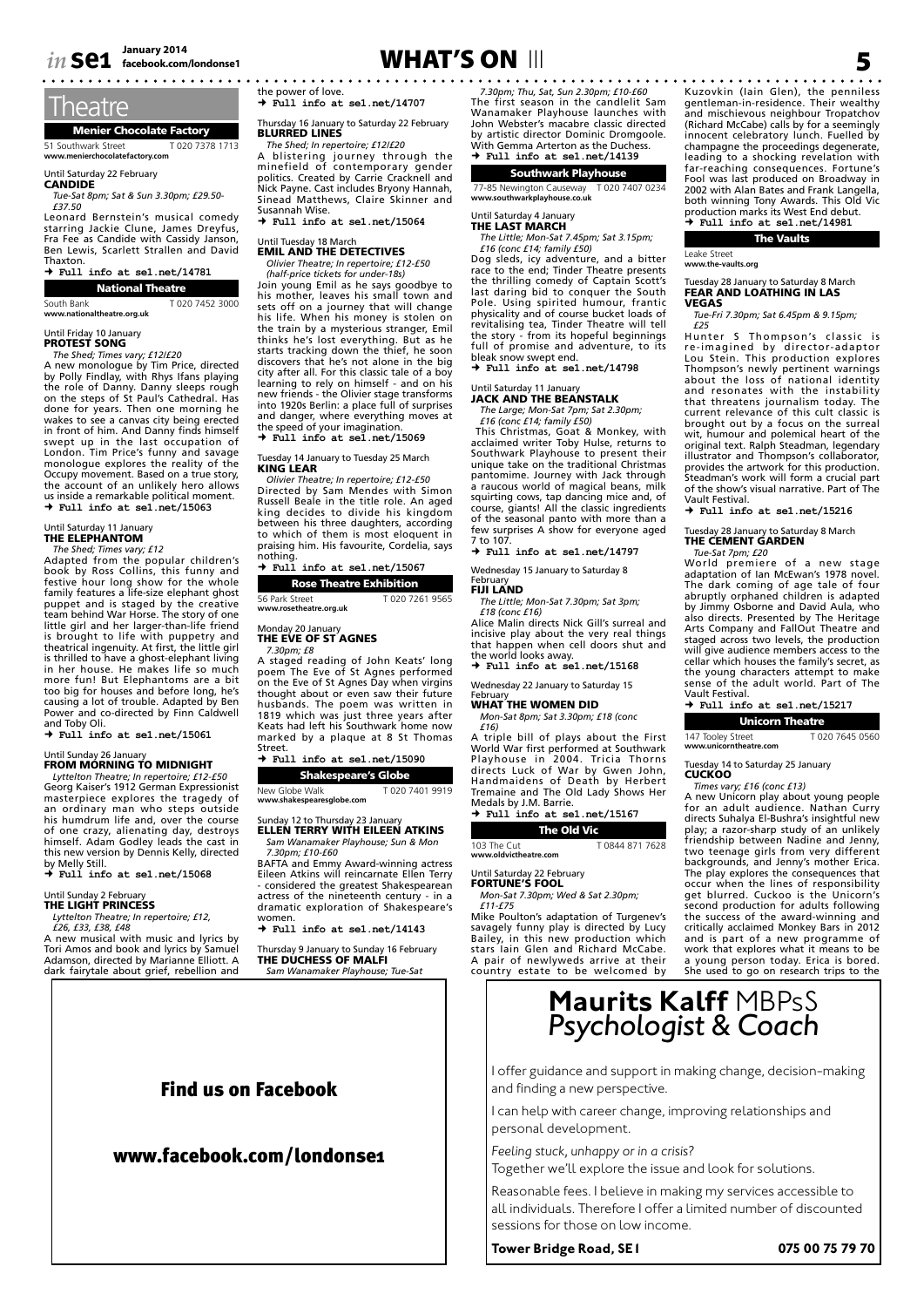Congo, now all she has is Woman's Hour, Waitrose and wearisome dinner parties. Then one morning she discovers her daughter's new and only friend sitting in the kitchen and life gets interesting. But how far will she go to protect a child that's not hers, and what will she have to sacrifice? Suhayla El-Bushra's debut play Pigeons opened as part of the Royal Court's Open Court Season. Her previous work for stage includes the Bush Theatre's 66 Books programme of plays. Suhayla worked as a teacher and a youth worker and spent part of her childhood in Khartoum, Sudan. Her other writing credits include for television Hollyoaks and Doctors. Suhayla has developed an original screenplay Left Luggage as part of the Guiding Lights scheme where her mentor was Christopher Hampton. Sarah Malin plays Erica and she is joined by Eden Howard as Jenny and Kate Lassman-Long as Nadine. Eden Howard and Kate Lassman-Long are both part of the Unicorn Young Company and are making their professional stage debuts.  **Full info at se1.net/15211**

#### Thursday 16 to Friday 31 January<br>**THE PARDONER'S TALE** *Times vary; £16 (conc £13)*

Based on The Pardoner's Tale by Geoffrey Chaucer Tangere Arts returns to the Unicorn in a co-production of Chaucer's story which was once told at the Tabard Inn, just a stone's throw from the Unicorn. The Pardoner wants to tell the tale of three men who once set out on a journey to kill Death and get rich quick. He wants to show you how their quest to revenge the death of a mutual friend turned into a treacherous journey into the dark world of greed, murder and mayhem. He wants you to know that you should always watch your back, because you never know where your enemies may hide. In this contemporary production, Gary Lagden plays the Pardoner; a quick-witted, silver tongued trickster, part magician, part orator and part salesman. He'll sell you a pardon to get out of your homework, he'll convince you that he has the world at his fingertips, and that you can too, if you name the right price... Gary will be joined on stage by two musicians, Hannah Marshall and Christopher Preece, who will underscore the story with live music, songs and foley techniques that use everyday objects to create sound effects. Adapted, directed and composed by Lewis Gibson. Age guide 7+  **Full info at se1.net/15210**

#### sday 28 January to Sunday 9 February GRANDPA'S RAILWAY *Times vary; £16 (conc £13)*

M6's original new production for families. Evocative and touching, join Grandpa and his working model railway as he takes you on an exciting journey exploring the past, illuminating the present and laying tracks for the future. For ages 5+

 $\rightarrow$  Full info at sel net/15212

# **January 2014** 6 WHAT'S ON IV **twitter.com/se1** *in* **se1**

Union Theatre

204 Union Street T 020 7261 9876 **www.uniontheatre.biz**

Wednesday 15 January to Saturday 8<br>February

February THE WORLD GOES 'ROUND: THE SONGS OF KANDER AND EBB *Tue-Sat 7.30pm; Sat & Sun 2.30pm;* 

*£19.50 (conc £17.50)*

Kirk Jameson's brand new production celebrates the work of one of Broadway's most admired writing teams.  **Full info at se1.net/15140**

#### Young Vic 66 The Cut T 020 7928 6363

**www.youngvic.org**

Thursday 23 January to Saturday 22 February<br>**HAPPY DAYS** 

*Mon-Sat 7.30pm; matinee 2pm Wed 5 Feb & Sat 1, 15 & 22; £10-£35*

Natalie Abrahami directs Olivier Awardwinning stage and screen actor Juliet Stevenson as Winnie in Samuel Beckett's surreal masterpiece.  **Full info at se1.net/14888**

### Cinema

Coin Street Neighbourhood Centre 108 Stamford Street T 020 7021 1600 **www.coinstreet.org**

#### Friday 17 January OUR DAILY BREAD: COIN STREET **NEIGHBOURHOOD FILM CLUB**

*7.30pm (refreshments from 7pm); £4* 

*(including snacks, wine and soft drinks)* Welcome to the world of industrial food production and high-tech farming. To the rhythm of conveyor belts and immense machines, the film looks without commenting into the places where food is produced in Europe: monumental spaces, surreal landscapes and bizarre sounds - a cool, industrial environment which leaves little space for individualism. The film club will be offering live audio description through a tour guide system and headsets for this screening.  **Full info at se1.net/15171**

Shortwave Cinema 10 Bermondsey Square T 020 7357 6845 **www.shortwavefilms.co.uk**

Friday 3 to Thursday 9 January

ALL IS LOST *Times vary; Mon £6; Tue/Wed/Thu £9 (conc £8); Fri/Sat/Sun £10 (conc £9);*  Robert Redford is Golden Globe nominated for his role as the elderly lone yachtsman who finds himself in deep peril, when his boat is mortally holed by a passing freight tanker.

 **Full info at se1.net/15200**

### Friday 3 to Thursday 16 January THE SECRET LIFE OF WALTER MITTY

*Times vary; Mon £6; Tue/Wed/Thu £9 (conc £8); Fri/Sat/Sun £10 (conc £9);*  James Thurber's classic story about a daydreamer who sleep walks through things, until compelled to act, is brought enchantingly to the screen. Directed by Ben Stiller.

 $+$   $Ful$ <sup>1</sup> info at se1 net/15199

riday 10 to Thursday 16 January LAST VEGAS

*Times vary; Mon £6; Tue/Wed/Thu £9* 

*(conc £8); Fri/Sat/Sun £10 (conc £9);*  With Robert de Niro and Morgan Freeman. Four would-be old swingers head for Las Vegas, and one last shot at reliving their youth, in this fast and fizzy comedy.

 **Full info at se1.net/15201**

#### Friday 17 to Thursday 23 January MANDELA: LONG WALK TO FREEDOM

*Times vary; Mon £6; Tue/Wed/Thu £9 (conc £8); Fri/Sat/Sun £10 (conc £9);*  A powerful, yet entertaining biopic of the late Nelson Mandela, from his formative years as a crusading lawyer, through the decades of incarceration and the fight for justice and equality.  **Full info at se1.net/15202**

#### riday 17 to Thursday 30 January THE RAILWAY MAN

*Times vary; Mon £6; Tue/Wed/Thu £9 (conc £8); Fri/Sat/Sun £10 (conc £9);*  Filmed adaptation of the famous novel, of one man's survival on the infamous Burmese death railway in World War Two, and the fallout, decades later. With Colin Firth and Nicole Kidman.  **Full info at se1.net/15203**

### Friday 24 to Thursday 30 January AMERICAN HUSTLE

*Times vary; Mon £6; Tue/Wed/Thu £9 (conc £8); Fri/Sat/Sun £10 (conc £9)* Seventies set comedy drama that is picking up award nominations by the dozen. A con man, his girlfriend, estranged wife, and a rogue cop, become embroiled with the corrupt mayor of New York, with hair-raising results. With Christian Bale and Amy Adams.

 **Full info at se1.net/15204**

Tate Modern Bankside T 020 7887 8888 **www.tate.org.uk/modern**

#### Monday 13 January LONDON A TRILOGY: THE FILMS OF SAINT ETIENNE 2003-2007

*Starr Auditorium; 7pm (refreshments from 6.30pm); free to members*

From a beautifully conceived film poem and an imaginative exploration of the lower Lea Valley the collaboration between electronic indie trio Saint Etienne and film maker Paul Kelly document London's ever-changing landscape. To join the Community Film Club, email communityfilmclub@tate.org. uk or call 020 7401 5176. Membership is open to those living in Southwark and Lambeth.

 **Full info at se1.net/15174**



Bankside Gallery 48 Hopton Street T 020 7928 7521 **www.**<br>www.banksidegallery.com

*Daily 11am-6pm; free*

### Until Sunday 26 January<br>**THE MINI PICTURE SHOW**

Works on a small scale by artists belonging to the Royal Watercolour

> londonse1 **community website**



Cyrus Todiwala **Self-storage** Baker & Maker **Kickboxing** Gt Guildford St restaurant **Weston Street 1910**

Society or Royal Society of Painter-

Printmakers. Watercolours and prints immediately available from £75.  **Full info at se1.net/14451**

### Bargehouse

Oxo Tower Wharf T 020 7401 2255 **www.coinstreet.org** *Daily 11am-6pm; free*

### Friday 10 January to Sunday 2 February REPUBLIC OF THE MOON

An exhibition of artists' fantastical imaginings curated by The Arts Catalyst, the UK's leading experimental art and science organisation. The Arts Catalyst, which has worked with the European Space Agency and anarchic autonomous astronauts for 20 years, is declaring a Republic of the Moon here on earth. Through the work of international artists - including Liliane Lijn, Leonid Tishkov, Katie Paterson, Agnes Meyer Brandis, We Colonised the Moon - the show re-examines our relationship with the earth's only satellite by combining personal encounters, DIY space plans, imaginary expeditions and new myths for the next space age.  **Full info at se1.net/15123**

Borough Road Gallery

LSBU, 103 Borough Road T 020 7815 5737 **www.boroughroadgallery.co.uk**

*Wed-Fri 1pm-5pm; Sat 12 noon-5pm; free*

#### Until Saturday 29 March DAVID BOMBERG: OBJECTS OF COLLECTION

Paintings and drawings from 'A David Bomberg Legacy - The Sarah Rose Collection' and the London South Bank University art collection.<br>**→ Full info at sel.net/14579** 

Ceri Hand Gallery

Copperfield Street T 020 7633 0918

**www.cerihand.co.uk** *Tue-Sat 10am-6pm; free*

Until Saturday 18 January CHARLIE BILLINGHAM  **Full info at se1.net/14389**

| <b>Design Museum</b> |                |  |  |  |  |  |
|----------------------|----------------|--|--|--|--|--|
| Shad Thames          | T0870 909 9009 |  |  |  |  |  |
| www.docianmucoum.org |                |  |  |  |  |  |

**www.designmuseum.org** *Daily 10am-5.45pm (last admission 5.15pm); £10 (conc £9; students 6); Under 12s free*

#### Until Sunday 12 January DESIGNERS IN RESIDENCE

The Design Museum continues to support the next generation of designers and creatives with its Designers in Residence programme. This exhibition showcases the work of young designers at the beginning of their careers. The programme includes a series of events and talks, offering the designers the opportunity to interact and engage with the public, whilst using this platform as a test-bed for ideas, designs and innovations. Adam Nathaniel Furman will explore the concept of identity through a cabinet of curiosities. Eunhee Jo's research looks at the surface quality of things. During her residency Jo will develop new surfaces made of fabric or paper which will be embedded

## Some recent forum topics

**..and dozens more topics**

**join the debate at www.London-SE1.co.uk**

Every Monday we send out an email newsletter with the latest local news and a guide to events in the week ahead.

### Sign up for free here:

**www.se1direct.co.uk**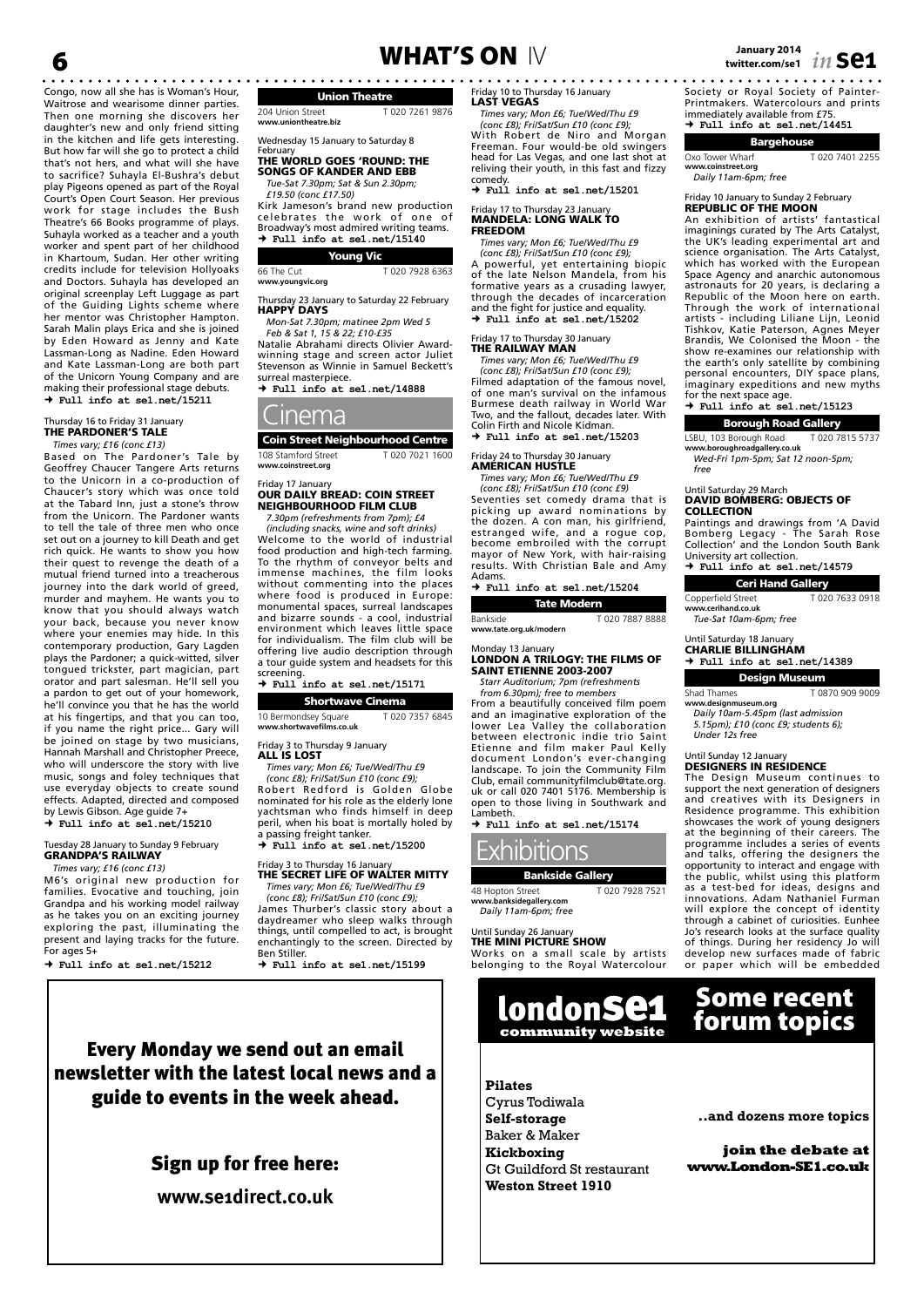# *in* **se1**  $\frac{J_{\text{anuary 2014}}}{I_{\text{facebook.com/ondonse1}}}$  **WHAT'S ON**  $\vee$  7

with technology. Chloe Meineck will develop a memory box to be used by people suffering with dementia. Thomas Thwaites will explore how the collating of personal information from the internet could, in addition to boosting consumer knowledge, also be used to inform people about themselves and

their own identity.  **Full info at se1.net/13585**

### Until Sunday 9 March HELLO MY NAME IS PAUL SMITH

In a career spanning over forty years, Paul Smith has become one of Britain's foremost designers. This exhibition explores how Paul Smith's unique and intuitive take on design, coupled with an understanding of the importance between designer and retailer, have laid the foundations for the company's lasting success.

### **Full info at se1.net/13586**

### Wednesday 22 January to Sunday 4 May<br>**IN THE MAKING**

This exhibition, curated by Edward Barber and Jay Osgerby, captures over twenty objects mid-manufacture, putting the aesthetic of the unfinished centre stage. Varying from the £2 coin to a cricket bat, a surprising range of objects have been chosen to be exhibited in an unfinished state, celebrating the intriguing beauty of the production process. The objects have been selected because they each have an unexpected quality about them in those moments, hours or days before they assume their final, recognisable form. These points in the making process capture a peculiar and unconventional slice of time in the production of everyday objects such as tennis balls, banknotes and even<br>diamonds. The show gives a glimpse of<br>the designers' ongoing dialogue with<br>manufacturing that is so distinctive to<br>their practice. Throughout their careers,<br>Edward and Jay have had a tec curiosity and fascination with the making process. The way in which things are created has had a profound influence on them and continually inspires their work.  **Full info at se1.net/14990**

| <b>Eames Fine Art</b> |  |  |
|-----------------------|--|--|
|                       |  |  |

58 Bermondsey Street T 020 7993 3010 **www.eamesfineart.com**

*Tue, Wed & Fri 11am-6pm; Thu* 

*11am-8pm; Sat 11am-4pm;* 

#### Tuesday 7 to Sunday 19 January<br>**GALLERY SHOWCASE: NEW WORK** FOR 2014

A curated display of works from the Eames Fine Art Studio including original etchings, drawings and paintings by contemporary and modern artists.  **Full info at se1.net/15161**

### Fashion & Textile Museum

83 Bermondsey Street T 020 7407 8664 **www.ftmlondon.org**

*Exhibitions Tue-Sat 11am-6pm; £8 (conc £5.50); under-12s free*

#### Until Saturday 11 January THE GLAMOUR OF BELLVILLE SASSOON

Bellville Sassoon was Britain's foremost couture label from the 1960s onwards. This exhibition traces the history of the

company from the designs for high profile clients including Diana, Princess of Wales, to the influence of ready-towear and Vogue patterns.

 **Full info at se1.net/13925**

### Until Saturday 11 January FICTION IN FASHION

What have glamorous and fashionable women been reading since the 1950s? This temporary display showcases the paperback novels that proved most popular with women readers in postwar Britain. Curated by Sarah Vine, the selection of titles is drawn from the archives of Penguin Books and is displayed alongside glamorous designs by British couture house Bellville Sassoon.  **Full info at se1.net/14924**

### Friday 31 January to Saturday 17 May ARTIST TEXTILES: PICASSO TO **WARHOL**

This exhibition traces the history of 20th century art in textiles and includes includes stunning work by artists such as Salvador Dali, Henri Matisse, Pablo Picasso, Joan Miro and Andy Warhol.  **Full info at se1.net/15158**

Hayward Gallery Southbank Centre T 020 7921 0813 **www.southbankcentre.co.uk/visualarts**

*Daily 10am-6pm (Thu & Fri till 8pm); £11 (seniors £10, students £8, under-16* 

*£4.50; under 12 free)*

#### Wednesday 29 January to Sunday 27 April **MARTIN CREED**

First retrospective of British artist Martin Creed. The exhibition brings together the full range of Creed's work, spanning its most minimal moments to extravagant room-sized installations, neons, sequential sculptures, kinetic installations, films, and vibrant paintings.  **Full info at se1.net/14887**

#### Thursday 16 January to Sunday 23 February SUN XUN: YESTERDAY IS TOMORROW

#### *Project Space; ; free*

The artist's first solo show in a UK public institution. Sun compiles series of meticulously hand-drawn animations to create mesmerising films that carry a complex and underlying political narrative. His works blur the lines between art and animation by juxtaposing traditional materials and techniques with contemporary digital strategy. As a prelude for this exhibition Sun Xun will create a new series of wall drawings in ink and charcoal. They will introduce the animations presented within the show - a selection of black-and-white and colour animations, including 21 KE (2010). The latter is one of his best-known works and the first ever Chinese animation to be shown at the Venice Film Festival. Sun's animated films weave reality with fantasy while exploring history and the passage of time.

 **Full info at se1.net/15219**

### Join our 26,000+ Twitter followers

### twitter.com/se1

Jerwood Space 171 Union Street T 020 7654 0171 **www.jerwoodspace.co.uk** *Mon-Fri 10am-5pm; Sat & Sun* 

*10am-3pm; free*

### Wednesday 15 January to Sunday 23 February<br>**JERWOOD OPEN FOREST**

Five projects including two<br>collaborationshavebeenselectedfor a six-month research and development period, supported by Jerwood Visual Arts (JVA) and Forestry Commission England. Juan Delgado, Adam James, Amanda Loomes, collaborators Chris Watson and Iain Pate and artist duo Semiconductor (Ruth Jarman and Joe Gerhardt) will each receive a £2,000 research and development fee and be supported to expand on the concept of their proposal and explore potential sites through this phase. The research process culminates in a curated exhibition which presents the research and work from the artists and explores broader contemporary debates around critical practice and art in the public realm and the environment. During the exhibition, one project will be selected by the above panel to receive a £30,000 commissioning budget to realise their proposal.

### **Full info at se1.net/14928**

Llewellyn Alexander Fine Paintings 124-126 The Cut T 020 7620 1322

**www.lafp.co.uk** *Mon-Sat 10am-7.30pm; free*

### Until Tuesday 7 January A PAGEANT OF PAINTINGS

60 paintings by renowned artists - Liz Balkwill, Edna Bizon, Mary Carter, Roy Connelly, Peter Graham, Mark Harrison, Margaret Heath, Pamela Kay, Chris Kendrick, Steven Outram, Nancy Petley-Jones, Robert Wells and Bruce Yardley.  **Full info at se1.net/15005**

### Tuesday 14 January to Wednesday 5 February<br>**MARY PYM**

24 new paintings in oil by Mary Pym. Landscapes and seascapes in oil - painted in cubist shapes in beautiful colours.

 **Full info at se1.net/15134**

### londonse1 **community website**

#### **Murdoch's UK firms sign 30-year lease for Baby Shard**

3,500 News Corp employees will move to The Place in London Bridge Street starting this summer.

…more at www.London-SE1.co.uk/n7314

#### **Death of community activist Maureen Johnston MBE**

Maureen Johnston, long-serving chair of the Friends of Geraldine Mary Harmsworth Park, died on 29 December.

…more at www.London-SE1.co.uk/n7311

#### **Police ban persistent beggars, rough sleepers and shoplifters from Waterloo Station**

Network Rail and British Transport Police officers are handing legal notices to persistent beggars and shoplifters revoking their permission to enter Waterloo Station. …more at www.London-SE1.co.uk/n7309

#### **Guy's and St Thomas' staff banned from smoking** Staff at SE1's two NHS hospitals have

been banned from smoking on the hospital campuses.

…more at www.London-SE1.co.uk/n7308

### **Charles Dickens and Grange**

**primary schools to expand** Southwark Council is to presss ahead with plans to expand Charles Dickens Primary School and Grange Primary School to two forms of entry

.…more at www.London-SE1.co.uk/n7307

London College of Communication Elephant & Castle T 020 7514 6500 **www.arts.ac.uk/lcc** *Mon-Fri 10am-5pm; free*

#### Saturday 11 to Wednesday 29 January TOM ECKERSLEY: MASTER OF THE POSTER

Upper Street Gallery; Marking the centenary of the influential graphic designer's birth, this new exhibition celebrates the enormous contribution Tom Eckersley made to graphic design and design education in Britain over six decades as a practitioner, teacher and irrefutable master of poster design. The exhibition features 40 posters selected from the University of the Arts London's Eckersley archive, housed at London College of Communication (LCC), where Eckersley set up the UK's first undergraduate graphic design course in 1954, at the then London College of Printing (LCP).  **Full info at se1.net/15160**

Menier Gallery

Menier Chocolate Factory, 51 Southwark Street T 020 7407 3222 **www.meniergallery.co.uk**

#### *Mon-Sat 10am-6pm; free*

Tuesday 28 January to Saturday 1 February 'MOMENTS' - IN LIFE

The new capsule collection 'Snowflakes' and much more. A solo exhibition by artist Kavita Sarin Dass.  **Full info at se1.net/15138**

### More London Riverside

Tooley Street **www.morelondon.com**

#### Tuesday 28 January to Monday 10 March THE LIFEBOAT: COURAGE ON OUR **COASTS**

From dramatic shots of lifeboats battling fierce seas to candid portraits of the charity's dedicated volunteer crew members, lifeguards and fundraisers, this open-air exhibition showcases images captured through the lens of Royal National Lifeboat Institution (RNLI) lifeboat crew member and awardwinning professional photographer Nigel

### News you may have missed

#### **Bishop of Southwark criticises IDS over foodbank snub**

The Bishop of Southwark has described work and pensions secretary Iain Duncan Smith's refusal to meet foodbank charity leaders as "astonishing". …more at www.London-SE1.co.uk/n7303

#### **Electric buses introduced on routes 507 and 521**

Two electric buses are to be trialled on routes 507 and 521 for the next two years. …more at www.London-SE1.co.uk/n7288

#### **Simon Hughes joins Govt as justice minister**

Bermondsey and Old Southwark Liberal Democrat MP Simon Hughes has been appointed to the Government as minister of state at the Department for Justice. …more at www.London-SE1.co.uk/n7286

#### **Four new cycle hire docking stations opened in SE1**

Four new Barclays Cycle Hire docking stations have been opened in SE1 to coincide with the new south-western extension of the scheme.

…more at www.London-SE1.co.uk/n7281

### **Ability Media Centre in Southwark Bridge Road shuts**

**down** The Ability Media Centre in Southwark Bridge Road - run by the Leonard Cheshire Disability charity - has closed.

…more at www.London-SE1.co.uk/n7277